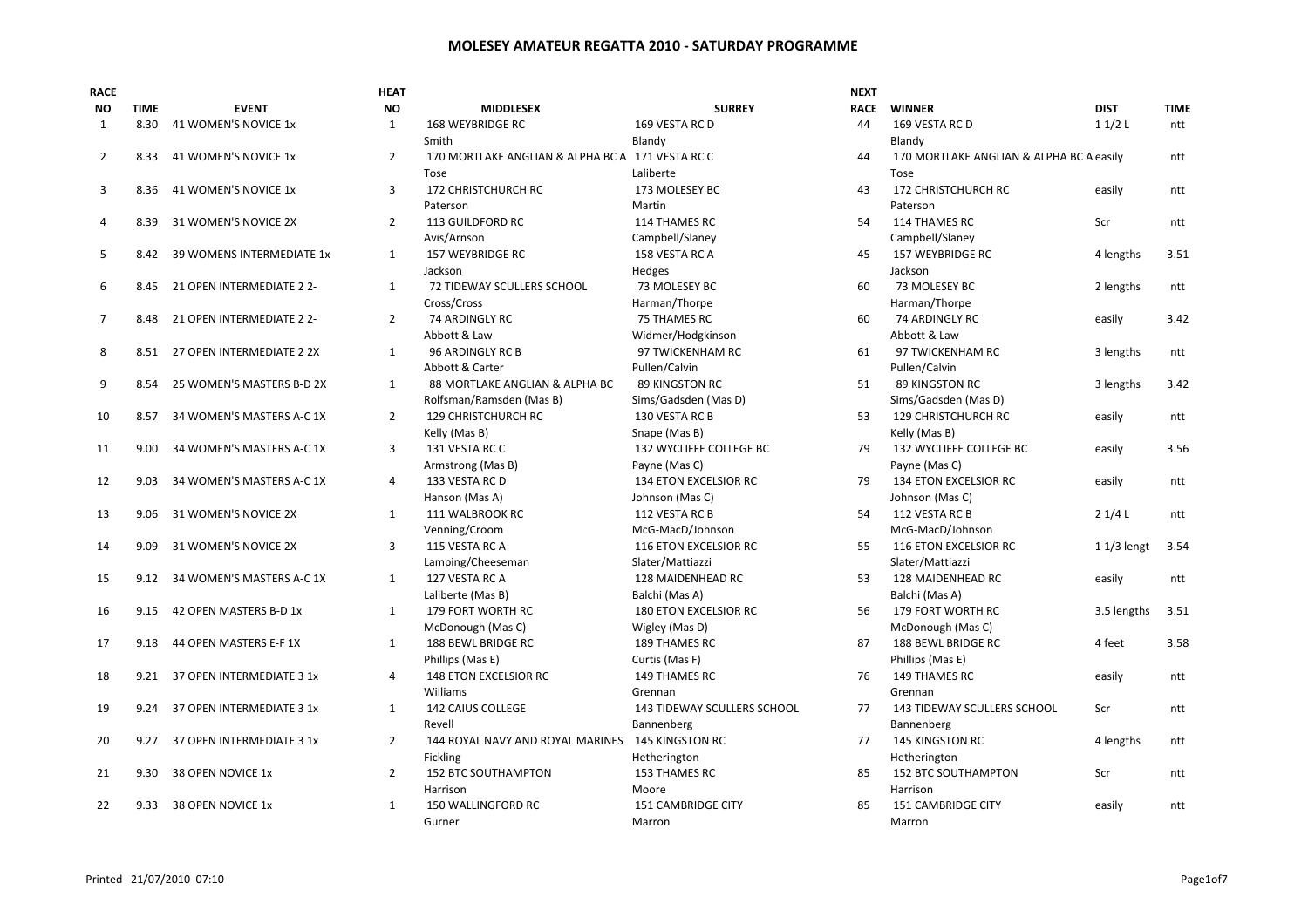| <b>NO</b><br><b>TIME</b><br><b>EVENT</b><br><b>MIDDLESEX</b><br><b>SURREY</b><br><b>NO</b><br>$\overline{3}$<br>155 VESTA RC<br>23<br>9.36<br>38 OPEN NOVICE 1x<br>154 MOLESEY BC A<br>De Mauny<br>Galavotti<br>$\mathbf{1}$<br>12 WOMEN'S INTERMEDIATE 2 4+<br>41 POPLAR BLACKWALL & DIST RC<br>42 CUWBC A<br>24<br>9.39<br>Thuesen<br>9 CUWBC A<br>3 WOMENS INTERMEDIATE 3 EIGHTS<br>$\mathbf{1}$<br>8 VESTA RC A<br>25<br>9.42<br>Schorm<br>Klocking | <b>RACE</b><br><b>WINNER</b><br><b>DIST</b><br><b>TIME</b><br>90<br>4 $1/2$ L<br>3.34<br>154 MOLESEY BC A<br>De Mauny<br>65<br>42 CUWBC A<br>1/2L<br>3.29<br>Thuesen<br>9 CUWBC A<br>86<br>$21/2$ lengt<br>ntt<br>Klocking<br>1/3L<br>3.34<br>76<br>147 MOLESEY BC<br><b>Mills</b><br>86<br>10 MOLESEY BC<br>$13/4$ lengt<br>3.18<br>81<br>162 WYCLIFFE COLLEGE BC<br>3 lengths<br>3.56 |
|---------------------------------------------------------------------------------------------------------------------------------------------------------------------------------------------------------------------------------------------------------------------------------------------------------------------------------------------------------------------------------------------------------------------------------------------------------|-----------------------------------------------------------------------------------------------------------------------------------------------------------------------------------------------------------------------------------------------------------------------------------------------------------------------------------------------------------------------------------------|
|                                                                                                                                                                                                                                                                                                                                                                                                                                                         |                                                                                                                                                                                                                                                                                                                                                                                         |
|                                                                                                                                                                                                                                                                                                                                                                                                                                                         |                                                                                                                                                                                                                                                                                                                                                                                         |
|                                                                                                                                                                                                                                                                                                                                                                                                                                                         |                                                                                                                                                                                                                                                                                                                                                                                         |
|                                                                                                                                                                                                                                                                                                                                                                                                                                                         |                                                                                                                                                                                                                                                                                                                                                                                         |
|                                                                                                                                                                                                                                                                                                                                                                                                                                                         |                                                                                                                                                                                                                                                                                                                                                                                         |
|                                                                                                                                                                                                                                                                                                                                                                                                                                                         |                                                                                                                                                                                                                                                                                                                                                                                         |
|                                                                                                                                                                                                                                                                                                                                                                                                                                                         |                                                                                                                                                                                                                                                                                                                                                                                         |
| 3<br>37 OPEN INTERMEDIATE 3 1x<br>146 MAIDENHEAD RC<br>147 MOLESEY BC<br>26<br>9.45                                                                                                                                                                                                                                                                                                                                                                     |                                                                                                                                                                                                                                                                                                                                                                                         |
| Littlewood<br><b>Mills</b>                                                                                                                                                                                                                                                                                                                                                                                                                              |                                                                                                                                                                                                                                                                                                                                                                                         |
| $\overline{2}$<br>10 MOLESEY BC<br>11 VESTA RC B<br>27<br>9.48<br>3 WOMENS INTERMEDIATE 3 EIGHTS                                                                                                                                                                                                                                                                                                                                                        |                                                                                                                                                                                                                                                                                                                                                                                         |
| Hanson                                                                                                                                                                                                                                                                                                                                                                                                                                                  |                                                                                                                                                                                                                                                                                                                                                                                         |
| 40 WOMEN'S INTERMEDIATE 3 1X<br>162 WYCLIFFE COLLEGE BC<br><b>163 CHRISTCHURCH RC</b><br>28<br>9.51<br>$\mathbf{1}$                                                                                                                                                                                                                                                                                                                                     |                                                                                                                                                                                                                                                                                                                                                                                         |
| Payne<br>Nightingale                                                                                                                                                                                                                                                                                                                                                                                                                                    | Payne                                                                                                                                                                                                                                                                                                                                                                                   |
| $\mathbf{1}$<br>103 PARRS PRIORY RC<br>29<br>29 OPEN NOVICE DOUBLE SCULLS<br>104 READING UNIVERSITY BC<br>9.54                                                                                                                                                                                                                                                                                                                                          | 93<br>103 PARRS PRIORY RC<br>$11/3$ lengt<br>ntt                                                                                                                                                                                                                                                                                                                                        |
| Hunt/Broeke<br>Dorling/Powell                                                                                                                                                                                                                                                                                                                                                                                                                           | Hunt/Broeke                                                                                                                                                                                                                                                                                                                                                                             |
| 30<br>11 OPEN NOVICE 4+<br>$\mathbf{1}$<br>34 MOLESEY BC A<br>35 WALBROOK RC<br>9.57                                                                                                                                                                                                                                                                                                                                                                    | $21/2$ lengt<br>95<br>34 MOLESEY BC A<br>3.24                                                                                                                                                                                                                                                                                                                                           |
| Rowell                                                                                                                                                                                                                                                                                                                                                                                                                                                  | Rowell                                                                                                                                                                                                                                                                                                                                                                                  |
| $\overline{2}$<br>36 MOLESEY BC B<br>31<br>10.00<br>11 OPEN NOVICE 4+<br><b>37 ETON EXCELSIOR RC</b>                                                                                                                                                                                                                                                                                                                                                    | 95<br>36 MOLESEY BC B<br>$13/4$ lengt<br>ntt                                                                                                                                                                                                                                                                                                                                            |
| Keenes                                                                                                                                                                                                                                                                                                                                                                                                                                                  | Keenes                                                                                                                                                                                                                                                                                                                                                                                  |
| 3<br><b>38 AURIOL KENSINGTON RC</b><br><b>39 PARRS PRIORY RC</b><br>32<br>10.03 11 OPEN NOVICE 4+                                                                                                                                                                                                                                                                                                                                                       | 96<br><b>38 AURIOL KENSINGTON RC</b><br>4 lengths<br>3.27                                                                                                                                                                                                                                                                                                                               |
| 6<br><b>175 ARDINGLY RC</b><br>33<br>10.06 41 WOMEN'S NOVICE 1x<br>176 VESTA RC A                                                                                                                                                                                                                                                                                                                                                                       | 98<br><b>175 ARDINGLY RC</b><br>5 lengths<br>4.10                                                                                                                                                                                                                                                                                                                                       |
| Leedham<br>Lamping                                                                                                                                                                                                                                                                                                                                                                                                                                      | Leedham                                                                                                                                                                                                                                                                                                                                                                                 |
| $\overline{2}$<br>164 CUWBC<br>34<br>40 WOMEN'S INTERMEDIATE 3 1X<br>165 MOLESEY BC<br>10.09                                                                                                                                                                                                                                                                                                                                                            | 165 MOLESEY BC<br><b>NRO</b><br>81<br>ntt                                                                                                                                                                                                                                                                                                                                               |
| Polgreen<br>Martin                                                                                                                                                                                                                                                                                                                                                                                                                                      | Martin                                                                                                                                                                                                                                                                                                                                                                                  |
| $\overline{7}$<br>10.12 41 WOMEN'S NOVICE 1x<br>177 MORTLAKE ANGLIAN & ALPHA BC B 178 VESTA RC B<br>35                                                                                                                                                                                                                                                                                                                                                  | 178 VESTA RC B<br>98<br>2 feet<br>ntt                                                                                                                                                                                                                                                                                                                                                   |
| Campbell<br>McGregor-MacDonald                                                                                                                                                                                                                                                                                                                                                                                                                          | McGregor-MacDonald                                                                                                                                                                                                                                                                                                                                                                      |
| S/FIN <sub>2</sub><br>26 QUINTIN BC<br>36<br>8 OPEN SENIOR 4+<br>27 MOLESEY BC<br>10.15                                                                                                                                                                                                                                                                                                                                                                 | 3/4L<br>108<br>27 MOLESEY BC<br>ntt                                                                                                                                                                                                                                                                                                                                                     |
|                                                                                                                                                                                                                                                                                                                                                                                                                                                         |                                                                                                                                                                                                                                                                                                                                                                                         |
| 6<br>118 CUWBC A<br>37<br>10.18 31 WOMEN'S NOVICE 2X<br>119 VESTA RC C                                                                                                                                                                                                                                                                                                                                                                                  | 118 CUWBC A<br>4.12<br>100<br>31/4L                                                                                                                                                                                                                                                                                                                                                     |
| Maw/Klocking<br>Albano/Campbell                                                                                                                                                                                                                                                                                                                                                                                                                         | Maw/Klocking                                                                                                                                                                                                                                                                                                                                                                            |
| $\overline{7}$<br>120 CUWBC B<br>121 AURIOL KENSINGTON RC<br>38<br>10.21 31 WOMEN'S NOVICE 2X                                                                                                                                                                                                                                                                                                                                                           | 121 AURIOL KENSINGTON RC<br>100<br>ntt<br>row over                                                                                                                                                                                                                                                                                                                                      |
| Daggett/Plunkett<br>Herbert & Mangnus                                                                                                                                                                                                                                                                                                                                                                                                                   | <b>Herbert &amp; Mangnus</b>                                                                                                                                                                                                                                                                                                                                                            |
| S/FIN 1<br>24 ETON EXCELSIOR RC<br>25 POPLAR BLACKWALL & DIST RC<br>39<br>10.24<br>8 OPEN SENIOR 4+                                                                                                                                                                                                                                                                                                                                                     | 25 POPLAR BLACKWALL & DIST RC<br>2/3L<br>3.06<br>108                                                                                                                                                                                                                                                                                                                                    |
|                                                                                                                                                                                                                                                                                                                                                                                                                                                         |                                                                                                                                                                                                                                                                                                                                                                                         |
| 10.27 26 OPEN SENIOR 2X<br>S/FIN<br>93 KINGSTON RC<br>94 MOLESEY BC<br>40                                                                                                                                                                                                                                                                                                                                                                               | 3.09<br>102<br>94 MOLESEY BC<br>4 feet                                                                                                                                                                                                                                                                                                                                                  |
| Graham/Wilkins<br>MacKinney/O'Dowd                                                                                                                                                                                                                                                                                                                                                                                                                      | Graham/Wilkins                                                                                                                                                                                                                                                                                                                                                                          |
| S/FIN 2<br>137 TWICKENHAM RC<br>138 MOLESEY BC B<br>41<br>10.30 35 OPEN INTERMEDIATE 1 1X                                                                                                                                                                                                                                                                                                                                                               | 138 MOLESEY BC B<br>103<br>row over                                                                                                                                                                                                                                                                                                                                                     |
| Pullen<br>Thorpe                                                                                                                                                                                                                                                                                                                                                                                                                                        | Thorpe                                                                                                                                                                                                                                                                                                                                                                                  |
| S/FIN2<br><b>160 CHRISTCHURCH RC</b><br>39 WOMENS INTERMEDIATE 1x<br>161 VESTA RC B<br>42<br>10.33                                                                                                                                                                                                                                                                                                                                                      | <b>160 CHRISTCHURCH RC</b><br>105<br>row over                                                                                                                                                                                                                                                                                                                                           |
| Kelly<br>Lowings                                                                                                                                                                                                                                                                                                                                                                                                                                        | Kelly                                                                                                                                                                                                                                                                                                                                                                                   |
| 10.36 41 WOMEN'S NOVICE 1x<br>5<br>172 CHRISTCHURCH RC<br>174 WALBROOK RC<br>43                                                                                                                                                                                                                                                                                                                                                                         | 99<br>174 WALBROOK RC<br>5 lengths<br>ntt                                                                                                                                                                                                                                                                                                                                               |
| Church<br>Paterson                                                                                                                                                                                                                                                                                                                                                                                                                                      | Church                                                                                                                                                                                                                                                                                                                                                                                  |
| 169 VESTA RC D<br>170 MORTLAKE ANGLIAN & ALPHA BC A<br>10.39 41 WOMEN'S NOVICE 1x<br>4<br>44                                                                                                                                                                                                                                                                                                                                                            | 99<br>169 VESTA RC D<br>4.04<br>2 lengths                                                                                                                                                                                                                                                                                                                                               |
| Blandy<br>Tose                                                                                                                                                                                                                                                                                                                                                                                                                                          | Blandy                                                                                                                                                                                                                                                                                                                                                                                  |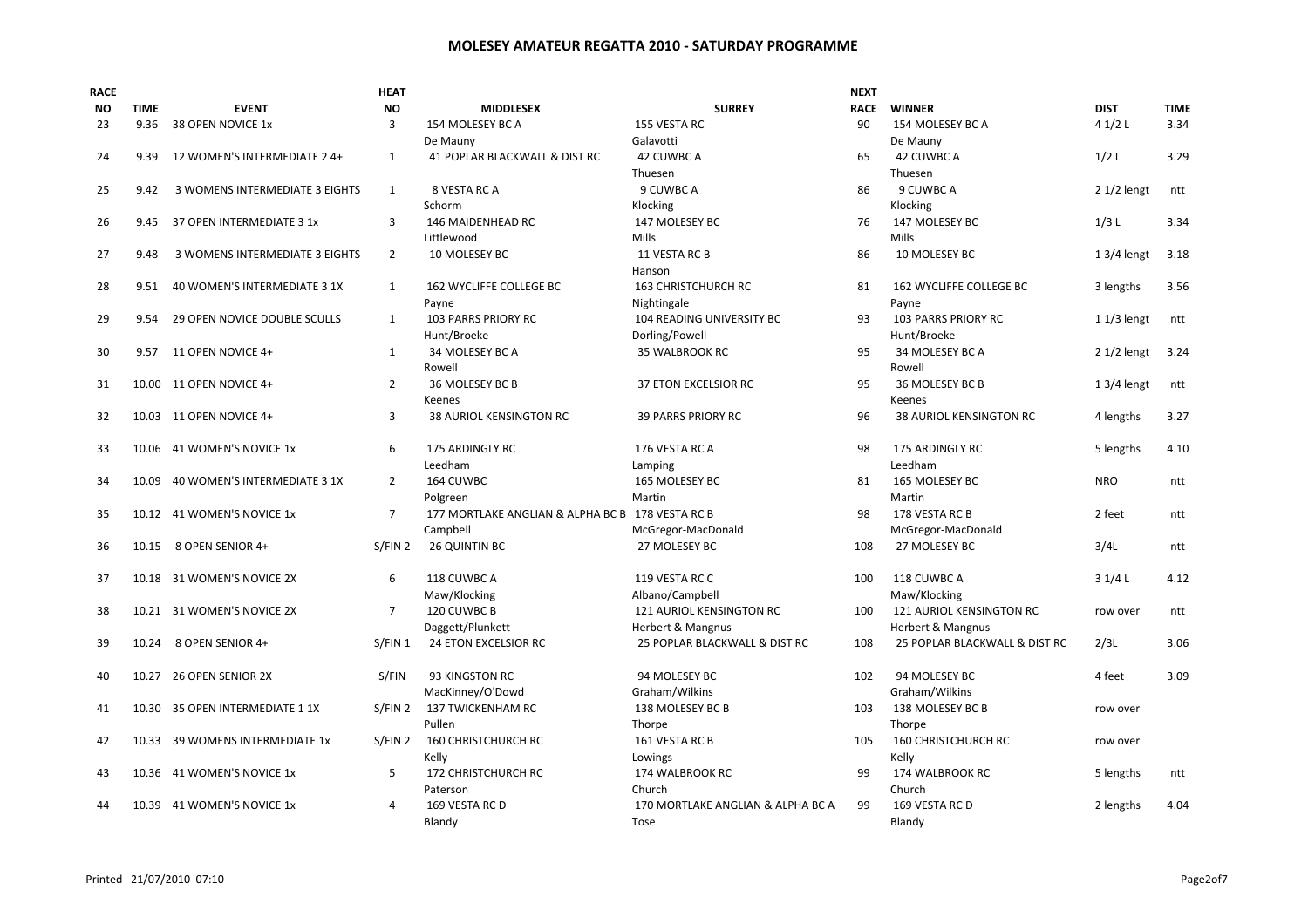| <b>RACE</b> |             |                                    | HEAT      |                           |                                 | <b>NEXT</b> |                                 |              |             |
|-------------|-------------|------------------------------------|-----------|---------------------------|---------------------------------|-------------|---------------------------------|--------------|-------------|
| <b>NO</b>   | <b>TIME</b> | <b>EVENT</b>                       | <b>NO</b> | <b>MIDDLESEX</b>          | <b>SURREY</b>                   | <b>RACE</b> | <b>WINNER</b>                   | <b>DIST</b>  | <b>TIME</b> |
| 45          |             | 10.42 39 WOMENS INTERMEDIATE 1x    | S/FIN 1   | 157 WEYBRIDGE RC          | 159 THAMES RC                   | 105         | 157 WEYBRIDGE RC                | Scr          | nro         |
|             |             |                                    |           | Jackson                   | Theodorou                       |             | Jackson                         |              |             |
| 46          | 10.45       | 1 OPEN INTERMEDIATE 2 EIGHTS       | S/FIN     | 1 VESTA RC                | <b>2 EXETER UNIVERSITY</b>      | 109         | <b>2 EXETER UNIVERSITY</b>      | $11/3$ lengt | 2.49        |
| 48          |             | 10.51 36 OPEN INTERMEDIATE 2 1x    | S/FIN     | <b>139 TWICKENHAM RC</b>  | 140 ARMY RC                     | 110         | 140 ARMY RC                     | 4 lengths    | 3.25        |
|             |             |                                    |           | Nelson                    | Wells                           |             | Wells                           |              |             |
| 49          |             | 10.54 12 WOMEN'S INTERMEDIATE 2 4+ | S/FIN 2   | 44 CUWBC B<br>Tallon      | 45 HSBC RC                      | 113         | 44 CUWBC B<br>Tallon            | easily       | 3.22        |
| 50          |             | 10.57 35 OPEN INTERMEDIATE 1 1X    | S/FIN 1   | 135 MOLESEY BC A          | 136 GRANTA BC                   | 103         | 136 GRANTA BC                   | 2 lengths    | ntt         |
|             |             |                                    |           | Graham                    | Kerr                            |             | Kerr                            |              |             |
| 51          |             | 11.00 25 WOMEN'S MASTERS B-D 2X    | S/FIN 1   | <b>89 KINGSTON RC</b>     | 90 ARDINGLY RC                  | 114         | <b>89 KINGSTON RC</b>           | easily       | 3.44        |
|             |             |                                    |           | Sims/Gadsden (Mas D)      | Goldsmith & Saunders (Mas C)    |             | Sims/Gadsden (Mas D)            |              |             |
| 52          |             | 11.03 16 WOMEN'S MASTERS A-C 4+    | S/FIN 1   | 57 PARRS PRIORY RC        | 58 BARNES BRIDGE LADIES RC      | 121         | 58 BARNES BRIDGE LADIES RC      | easily       | 3.42        |
|             |             |                                    |           | (Mas B)                   | (Mas C)                         |             | (Mas C)                         |              |             |
| 53          |             | 11.06 34 WOMEN'S MASTERS A-C 1X    | S/FIN 1   | 128 MAIDENHEAD RC         | 129 CHRISTCHURCH RC             | 128         | 128 MAIDENHEAD RC               | easily       | 3.57        |
|             |             |                                    |           | Balchi (Mas A)            | Kelly (Mas B)                   |             | Balchi (Mas A)                  |              |             |
| 54          | 11.09       | 31 WOMEN'S NOVICE 2X               | 4         | 112 VESTA RC B            | 114 THAMES RC                   | 106         | 114 THAMES RC                   |              | 3.38        |
|             |             |                                    |           | McG-MacD/Johnson          | Campbell/Slaney                 |             | Campbell/Slaney                 |              |             |
| 55          |             | 11.12 31 WOMEN'S NOVICE 2X         | 5         | 116 ETON EXCELSIOR RC     | 117 TWICKENHAM RC               | 106         | 117 TWICKENHAM RC               | 2 feet       | ntt         |
|             |             |                                    |           | Slater/Mattiazzi          | Baker/Cooper                    |             | Baker/Cooper                    |              |             |
| 56          |             | 11.15 42 OPEN MASTERS B-D 1x       | S/FIN 1   | 179 FORT WORTH RC         | 181 KGS VETS B                  | 117         | 179 FORT WORTH RC               | $11/2$ lengt | 3.31        |
|             |             |                                    |           | McDonough (Mas C)         | Smalman-Smith (Mas B)           |             | McDonough (Mas C)               |              |             |
| 57          |             | 11.18 42 OPEN MASTERS B-D 1x       | S/FIN 2   | 182 MAIDENHEAD RC         | 183 KGS VETS A                  | 117         | <b>182 MAIDENHEAD RC</b>        | $21/2$ lengt | 3.50        |
|             |             |                                    |           | Littlewood (Mas B)        | Gale (Mas D)                    |             | Littlewood (Mas B)              |              |             |
|             |             | 11.21 43 OPEN MASTERS G-I 1X       |           |                           | 185 NOTTINGHAM RC               |             | <b>185 NOTTINGHAM RC</b>        |              |             |
| 58          |             |                                    | S/FIN 1   | 184 BTC SOUTHAMPTON       |                                 | 119         |                                 | easily       | 4.15        |
|             |             |                                    |           | Purkess (Vet G)           | Payne (vet I)                   |             | Payne (vet I)                   |              |             |
| 59          |             | 11.24 43 OPEN MASTERS G-I 1X       | S/FIN 2   | 186 BEWL BRIDGE RC        | 187 MORTLAKE ANGLIAN & ALPHA BC | 119         | 187 MORTLAKE ANGLIAN & ALPHA BC | easily       | 4.13        |
|             |             |                                    |           | Jones (Vet G)             | Williams (Vet H)                |             | Williams (Vet H)                |              |             |
| 60          |             | 11.27 21 OPEN INTERMEDIATE 2 2-    | S/FIN 1   | 73 MOLESEY BC             | 74 ARDINGLY RC                  | 115         | 73 MOLESEY BC                   | $11/2$ lengt | ntt         |
|             |             |                                    |           | Harman/Thorpe             | Abbott & Law                    |             | Harman/Thorpe                   |              |             |
| 61          |             | 11.30 27 OPEN INTERMEDIATE 2 2X    | S/FIN 1   | 97 TWICKENHAM RC          | 98 VESTA RC                     | 122         | 97 TWICKENHAM RC                | 1 length     | 3.09        |
|             |             |                                    |           | Pullen/Calvin             | Hughes/Brown                    |             | Pullen/Calvin                   |              |             |
| 62          |             | 11.33 25 WOMEN'S MASTERS B-D 2X    | S/FIN 2   | 91 ETON EXCELSIOR RC      | 92 MAIDENHEAD RC                | 114         | 91 ETON EXCELSIOR RC            | 1 length     | 3.45        |
|             |             |                                    |           | Allen/Arion (Mas C)       | Reichelt/Rachel (Mas D)         |             | Allen/Arion (Mas C)             |              |             |
| 63          |             | 11.36 20 WOMEN'S MASTERS B-C 4X-   | S/FIN     | 69 VESTA RC               | 70 KGS VETS                     | 129         | 69 VESTA RC                     | Scr          | nro         |
|             |             |                                    |           | (Mas B)                   | (Mas C)                         |             | (Mas B)                         |              |             |
| 64          |             | 11.39 15 OPEN MASTERS E-G 4+       | S/FIN     | 54 BTC SOUTHAMPTON        | 55 WALBROOK RC                  | 127         | 54 BTC SOUTHAMPTON              | $11/2$ lengt | 3.39        |
|             |             |                                    |           | (Mas F)                   | (Mas G)                         |             | (Mas F)                         |              |             |
| 65          |             | 11.42 12 WOMEN'S INTERMEDIATE 2 4+ | S/FIN 1   | 42 CUWBC A                | <b>43 KINGSTON RC</b>           | 113         | 42 CUWBC A                      | easily       | 3.28        |
|             |             |                                    |           | Thuesen                   |                                 |             | Thuesen                         |              |             |
| 66          |             | 11.45 18 WOMEN'S MASTERS D-E 4X-   | S/FIN 1   | 63 MOLESEY BC B           | <b>64 MAIDENHEAD RC</b>         | 133         | 64 MAIDENHEAD RC                | $1/2$ length | ntt         |
|             |             |                                    |           | Papillon (Mas E)          | (Mas D)                         |             | (Mas D)                         |              |             |
| 67          |             | 11.48 23 OPEN MASTERS B-C 2X       | S/FIN     | 82 FORT WORTH RC          | 83 ETON EXCELSIOR RC            | 130         | 82 FORT WORTH RC                | 5 lengths    | 3.23        |
|             |             |                                    |           | Boileau/McDonough (Mas C) | Morrow/Brown (Mas B)            |             | Boileau/McDonough (Mas C)       |              |             |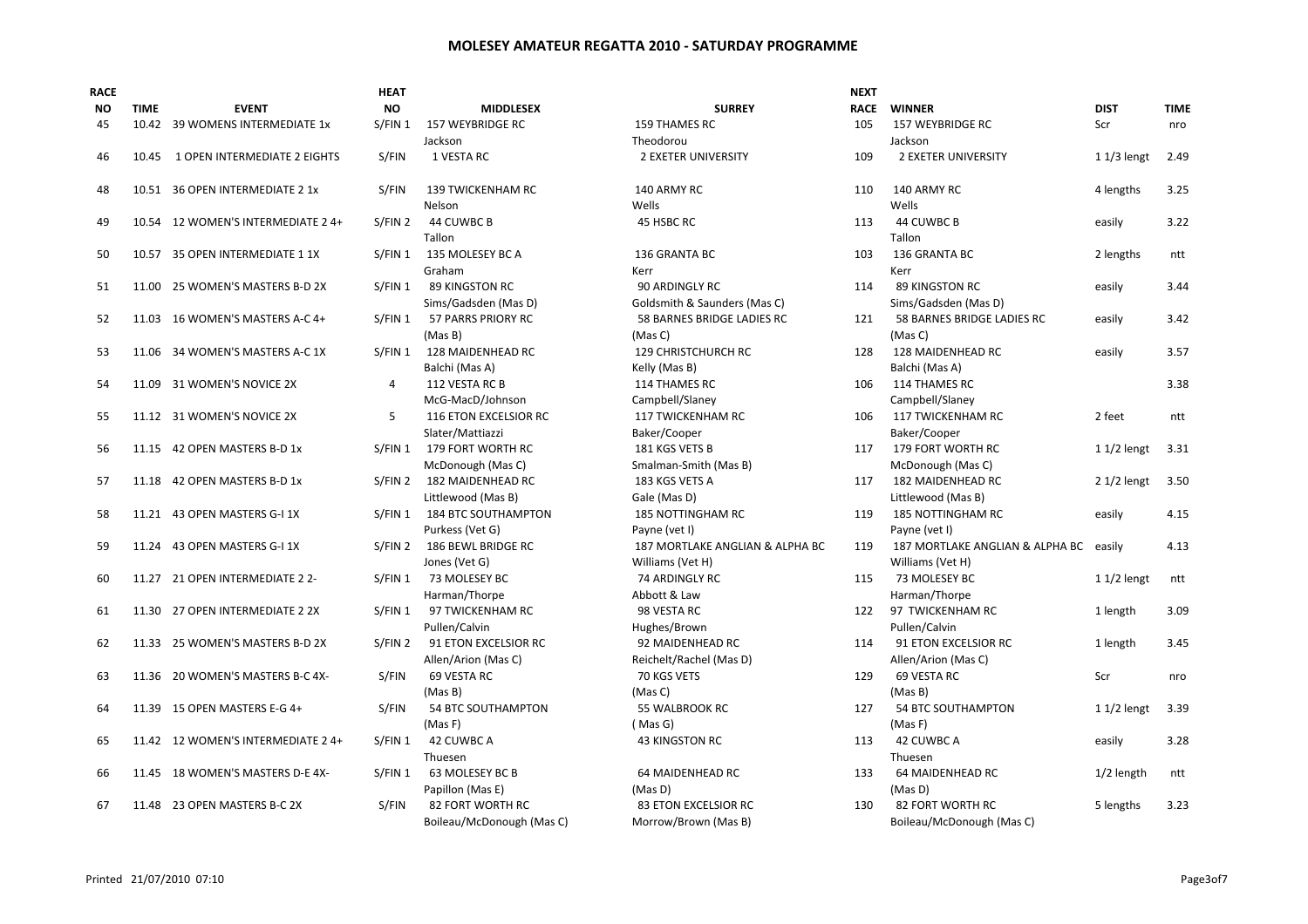| <b>RACE</b> |             |                                    | <b>HEAT</b>        |                                    |                             | <b>NEXT</b> |                             |              |             |
|-------------|-------------|------------------------------------|--------------------|------------------------------------|-----------------------------|-------------|-----------------------------|--------------|-------------|
| ΝO          | <b>TIME</b> | <b>EVENT</b>                       | <b>NO</b>          | <b>MIDDLESEX</b>                   | <b>SURREY</b>               | <b>RACE</b> | <b>WINNER</b>               | <b>DIST</b>  | <b>TIME</b> |
| 68          |             | 11.51 14 OPEN MASTERS C-D 4X-      | S/FIN 1            | 50 KGS VETS                        | <b>51 ETON EXCELSIOR RC</b> | 124         | 51 ETON EXCELSIOR RC        | 4 lengths    | 3.39        |
|             |             |                                    |                    | (Mas D)                            | (Mas C)                     |             | (Mas C)                     |              |             |
| 69          |             | 11.54 14 OPEN MASTERS C-D 4X-      | S/FIN 2            | 52 ARDINGLY RC                     | 53 GUILDFORD RC             | 124         | 52 ARDINGLY RC              | $11/2$ lengt | 3.12        |
|             |             |                                    |                    | (Mas D)                            | (Mas C)                     |             | (Mas D)                     |              |             |
| 70          |             | 11.57 27 OPEN INTERMEDIATE 2 2X    | S/FIN 2            | 99 ARDINGLY RC A                   | 100 MOLESEY BC              | 122         | 100 MOLESEY BC              | 3 lengths    | 3.26        |
|             |             |                                    |                    | Abbott & Amery                     | Mills/Pugh                  |             | Mills/Pugh                  |              |             |
| 71          | 12.00       | 18 WOMEN'S MASTERS D-E 4X-         | S/FIN 2            | <b>65 WALBROOK RC</b>              | 66 MOLESEY BC A             | 133         | <b>65 WALBROOK RC</b>       | $11/2$ lengt | 3.38        |
|             |             |                                    |                    | (Mas D)                            | Wood (Mas D)                |             | (Mas D)                     |              |             |
| 79          |             | 12.02 34 WOMEN'S MASTERS A-C 1X    |                    | S/FIN 2 132 WYCLIFFE COLLEGE BC    | 134 ETON EXCELSIOR RC       | 128         | 132 WYCLIFFE COLLEGE BC     | 4 lengths    | ntt         |
|             |             |                                    |                    | Payne (Mas C)                      | Johnson (Mas C)             |             | Payne (Mas C)               |              |             |
| 100         |             | 12.54 31 WOMEN'S NOVICE 2X         |                    | S/FIN 2 118 CUWBC A                | 121 AURIOL KENSINGTON RC    | 148         | 121 AURIOL KENSINGTON RC    | easily       | ntt         |
|             |             |                                    |                    | Maw/Klocking                       | Herbert & Mangnus           |             | Herbert & Mangnus           |              |             |
| 47          |             | 12.58 21 OPEN INTERMEDIATE 2 2-    | S/FIN 2            | 76 THAMES TRADESMEN'S RC           | 77 QUINTIN BC               | 115         | 77 QUINTIN BC               | 2 lengths    | 3.17        |
|             |             |                                    |                    | Dillon/Clements                    | McLeod/Page                 |             | McLeod/Page                 |              |             |
| 72          | 13.00       | 16 WOMEN'S MASTERS A-C 4+          | S/FIN 2            | 59 HSBC RC                         | <b>60 ETON EXCELSIOR RC</b> | 121         | <b>60 ETON EXCELSIOR RC</b> | 1/2 length   | 3.46        |
|             |             |                                    |                    | (Mas A)                            | (Mas C)                     |             | (Mas C)                     |              |             |
| 73          |             | 13.04 32 OPEN MASTERS D-E 2X       | S/FIN              | 122 ARDINGLY RC A                  | 123 ARDINGLY RC B           | 118         | 123 ARDINGLY RC B           | easily       | 3.22        |
|             |             |                                    |                    | Avery & Phillips (Mas D)           | Andrews & Vincent (Mas E)   |             | Andrews & Vincent (Mas E)   |              |             |
| 74          | 13.08       | 2 OPEN INTERMEDIATE 3 EIGHTS       | S/FIN 1            | 4 GRANTA BC                        | 5 VESTA RC                  | 125         | <b>4 GRANTA BC</b>          | 3/4 length   | 2.50        |
|             |             |                                    |                    |                                    |                             |             |                             |              |             |
| 75          |             | 13.12 2 OPEN INTERMEDIATE 3 EIGHTS | S/FIN 2            | 6 MOLESEY BC                       | 7 AURIOL KENSINGTON RC      | 125         | 6 MOLESEY BC                | 5 lengths    | ntt         |
|             |             |                                    |                    |                                    |                             |             |                             |              |             |
| 76          | 13.16       | 37 OPEN INTERMEDIATE 3 1x          | S/FIN 2            | 147 MOLESEY BC                     | 149 THAMES RC               | 134         | 149 THAMES RC               | 3 lengths    | ntt         |
|             |             |                                    |                    | Mills                              | Grennan                     |             | Grennan                     |              |             |
| 77          |             | 13.20 37 OPEN INTERMEDIATE 3 1x    | S/FIN 1            | <b>143 TIDEWAY SCULLERS SCHOOL</b> | <b>145 KINGSTON RC</b>      | 134         | 143 TIDEWAY SCULLERS SCHOOL | $1/2$ length | 3.25        |
|             |             |                                    |                    | Bannenberg                         | Hetherington                |             | Bannenberg                  |              |             |
| 78          |             | 13.24 10 OPEN INTERMEDIATE 3 4+    | S/FIN <sub>2</sub> | <b>32 TWICKENHAM RC</b>            | 33 KINGSTON RC              | 135         | <b>32 TWICKENHAM RC</b>     | 3 lengths    | ntt         |
|             |             |                                    |                    |                                    |                             |             |                             |              |             |
| 80          |             | 13.32 24 OPEN MASTERS B-D 2-       | S/FIN              | 85 MAIDENHEAD RC                   | <b>86 ARDINGLY RC</b>       | 131         | <b>86 ARDINGLY RC</b>       | 4 lengths    | 3.38        |
|             |             |                                    |                    | Holmes/Richards (Mas D)            | Andrews & Reed (Mas D)      |             | Andrews & Reed (Mas D)      |              |             |
| 81          | 13.36       | 40 WOMEN'S INTERMEDIATE 3 1X       | FINAL              | 162 WYCLIFFE COLLEGE BC            | 165 MOLESEY BC              | 137         | 165 MOLESEY BC              | 21/2L        | 3.56        |
|             |             |                                    |                    | Payne                              | Martin                      |             | Martin                      |              |             |
| 82          |             | 13.40 10 OPEN INTERMEDIATE 3 4+    | S/FIN 1            | 30 GRANTA BC                       | <b>31 FURNIVALL SC</b>      | 135         | 30 GRANTA BC                | 4 lengths    | 3.14        |
|             |             |                                    |                    |                                    |                             |             |                             |              |             |
| 83          |             | 13.44 40 WOMEN'S INTERMEDIATE 3 1X | S/FIN 2            | 166 VESTA RC                       | <b>167 THAMES RC</b>        | 137         | Cancelled                   |              |             |
|             |             |                                    |                    | Blandy                             | Lupson                      |             |                             |              |             |
| 84          | 13.48       | 30 WOMEN'S INTERMEDIATE 3 2x       | S/FIN              | 108 MOLESEY BC                     | 109 GUILDFORD RC            | 139         | 108 MOLESEY BC              | 3 1/2 lengt  | 3.45        |
|             |             |                                    |                    | Hallwood/P-Goose                   | Poole/Shiels                |             | Hallwood/P-Goose            |              |             |
| 85          |             | 13.52 38 OPEN NOVICE 1x            | S/FIN 1            | 151 CAMBRIDGE CITY                 | 152 BTC SOUTHAMPTON         | 141         | 151 CAMBRIDGE CITY          | 2 lengths    | ntt         |
|             |             |                                    |                    | Marron                             | Harrison                    |             | Marron                      |              |             |
| 86          | 13.56       | 3 WOMENS INTERMEDIATE 3 EIGHTS     | S/FIN 1            | 9 CUWBC A                          | 10 MOLESEY BC               | 140         | 10 MOLESEY BC               | 3 feet       | 3.13        |
|             |             |                                    |                    | Klocking                           |                             |             |                             |              |             |
| 87          |             | 14.00 44 OPEN MASTERS E-F 1X       | S/FIN 1            | 188 BEWL BRIDGE RC                 | 190 ARDINGLY RC A           | 138         | 190 ARDINGLY RC A           | $11/2$ lengt | 3.44        |
|             |             |                                    |                    |                                    | Vincent (Mas E)             |             | Vincent (Mas E)             |              |             |
|             |             |                                    |                    | Phillips (Mas E)                   |                             |             |                             |              |             |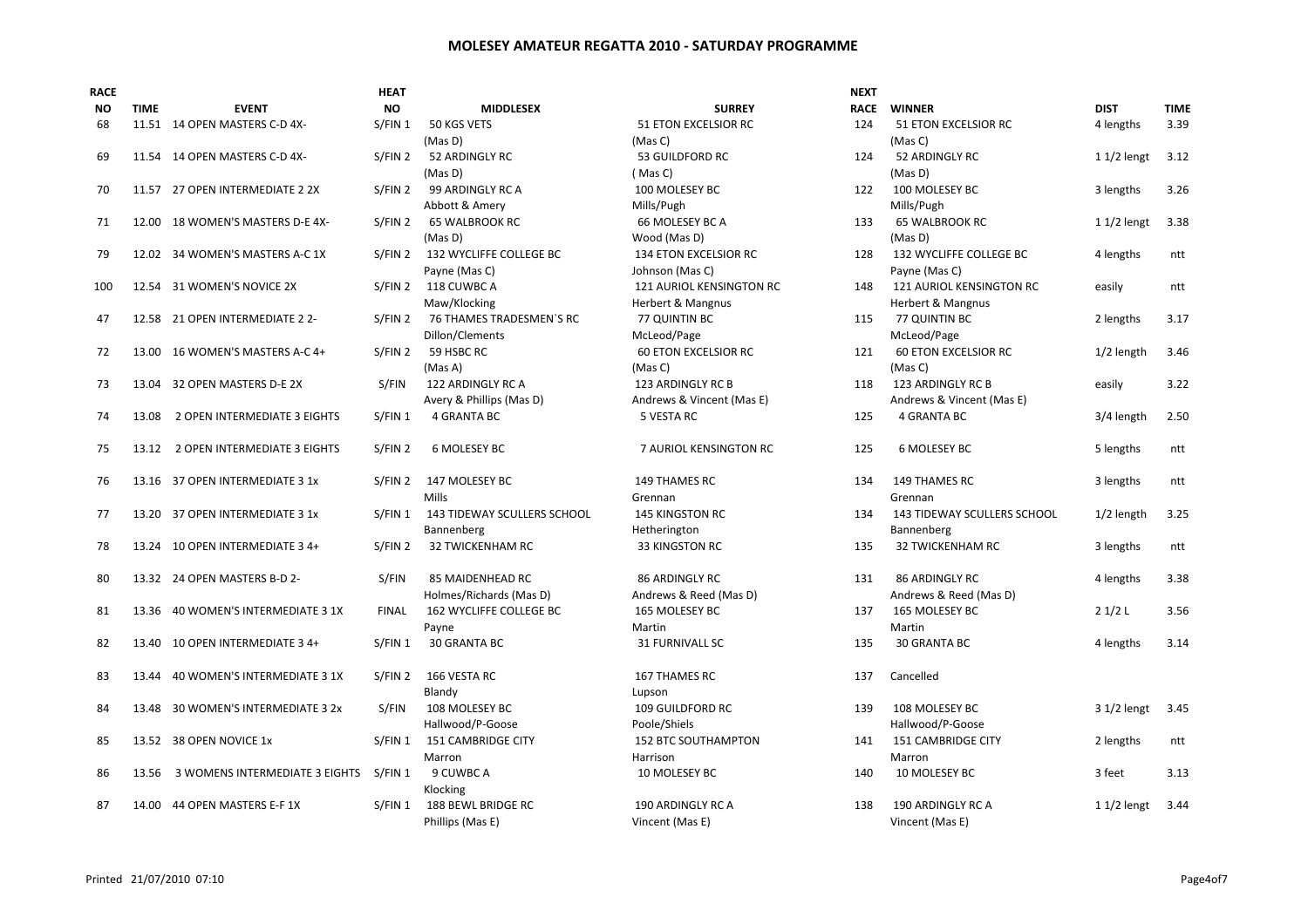| <b>RACE</b> |             |                                    | <b>HEAT</b>  |                                  |                                 | <b>NEXT</b> |                                 |             |             |
|-------------|-------------|------------------------------------|--------------|----------------------------------|---------------------------------|-------------|---------------------------------|-------------|-------------|
| ΝO          | <b>TIME</b> | <b>EVENT</b>                       | <b>NO</b>    | <b>MIDDLESEX</b>                 | <b>SURREY</b>                   | <b>RACE</b> | <b>WINNER</b>                   | <b>DIST</b> | <b>TIME</b> |
| 88          | 14.04       | 44 OPEN MASTERS E-F 1X             | S/FIN 2      | 191 MOLESEY BC                   | 192 ARDINGLY RC B               | 138         | 191 MOLESEY BC                  | 1 length    | 3.57        |
|             |             |                                    |              | Parker (Mas F)                   | Simpson (Mas F)                 |             | Parker (Mas F)                  |             |             |
| 89          | 14.08       | 3 WOMENS INTERMEDIATE 3 EIGHTS     | S/FIN 2      | 12 MAIDENHEAD RC                 | 13 CUWBC B                      | 140         | 13 CUWBC B                      | 3 lengths   | 3.09        |
|             |             |                                    |              |                                  | Mogan                           |             | Mogan                           |             |             |
| 90          |             | 14.12 38 OPEN NOVICE 1x            | S/FIN 2      | 154 MOLESEY BC A                 | 156 MOLESEY BC B                | 141         | 154 MOLESEY BC A                | 1 length    | ntt         |
|             |             |                                    |              | De Mauny                         | Cadoux-Hudson                   |             | De Mauny                        |             |             |
| 91          | 14.16       | 22 GARRICK DOUBLE SCULLS           | S/FIN 1      | 78 THAMES TRADESMEN'S RC         | 79 MOLESEY BC B                 | 143         | 79 MOLESEY BC B                 | 2 lengths   | 3.45        |
|             |             |                                    |              | Brewer/Pattison                  | Hallwood/Hallwood               |             | Hallwood/Hallwood               |             |             |
| 92          |             | 14.20 22 GARRICK DOUBLE SCULLS     | S/FIN 2      | <b>80 TWICKENHAM RC</b>          | 81 MOLESEY BC A                 | 143         | <b>80 TWICKENHAM RC</b>         | Easily      | ntt         |
|             |             |                                    |              | Hitchinson/Hine                  | Martin/Martin                   |             | Hitchinson/Hine                 |             |             |
| 93          |             | 14.24 29 OPEN NOVICE DOUBLE SCULLS | S/FIN 1      | <b>103 PARRS PRIORY RC</b>       | 105 THAMES RC                   | 148         | 105 THAMES RC                   | 4L          | ntt         |
|             |             |                                    |              | Hunt/Broeke                      | Moore/Longstaff                 |             | Moore/Longstaff                 |             |             |
| 94          |             | 14.28 29 OPEN NOVICE DOUBLE SCULLS | S/FIN 2      | <b>106 KINGSTON RC</b>           | 107 MORTLAKE ANGLIAN & ALPHA BC | 148         | 107 MORTLAKE ANGLIAN & ALPHA BC | Easily      | 3.35        |
|             |             |                                    |              | Peters/Warren                    | Beake/Reed                      |             | Beake/Reed                      |             |             |
| 96          |             | 14.36 11 OPEN NOVICE 4+            | S/FIN 2      | <b>38 AURIOL KENSINGTON RC</b>   | 40 GRANTA BC                    | 142         | 40 GRANTA BC                    | Easily      | ntt         |
| 97          | 14.40       | <b>4 WOMENS NOVICE EIGHTS</b>      | S/FIN 1      | 14 CUWBC A                       | <b>15 QUINTIN BC</b>            | 144         | 14 CUWBC A                      | 3 lengths   | ntt         |
|             |             |                                    |              | Murphy                           |                                 |             | Murphy                          |             |             |
| 98          |             | 14.44 41 WOMEN'S NOVICE 1x         | S/FIN 2      | 175 ARDINGLY RC                  | 178 VESTA RC B                  | 145         | 175 ARDINGLY RC                 | Easily      | ntt         |
|             |             |                                    |              | Leedham                          | McGregor-MacDonald              |             | Leedham                         |             |             |
| 95          |             | 14.46 11 OPEN NOVICE 4+            | S/FIN 1      | 34 MOLESEY BC A                  | 36 MOLESEY BC B                 | 142         | 36 MOLESEY BC B                 | 3 1/2 lengt | 3.13        |
|             |             |                                    |              | Rowell                           | Keenes                          |             | Keenes                          |             |             |
| 99          |             | 14.48 41 WOMEN'S NOVICE 1x         | S/FIN 1      | 169 VESTA RC D                   | 174 WALBROOK RC                 | 145         | 169 VESTA RC D                  | 1 length    | ntt         |
|             |             |                                    |              | Blandy                           | Church                          |             | Blandy                          |             |             |
| 101         |             | 14.56 19 OPEN SENIOR COXLESS QUADS | <b>FINAL</b> | <b>67 EXETER UNIVERSITY</b>      | 68 MOLESEY BC                   |             | 68 MOLESEY BC                   | 21/2L       | 3.50        |
|             |             |                                    |              |                                  |                                 |             |                                 |             |             |
| 102         |             | 15.00 26 OPEN SENIOR 2X            | <b>FINAL</b> | 94 MOLESEY BC                    | 95 VESTA RC                     |             | 94 MOLESEY BC                   | $1/2$ L     | 3.08        |
|             |             |                                    |              | Graham/Wilkins                   | Hughes/Brown                    |             | Graham/Wilkins                  |             |             |
| 103         |             | 15.04 35 OPEN INTERMEDIATE 1 1X    | <b>FINAL</b> | 136 GRANTA BC                    | 138 MOLESEY BC B                |             | 136 GRANTA BC                   | 21/2L       | ntt         |
| 119         |             | 15.06 43 OPEN MASTERS G-I 1X       | <b>FINAL</b> | 185 NOTTINGHAM RC                | 187 MORTLAKE ANGLIAN & ALPHA BC |             | 185 NOTTINGHAM RC               | 1/2L        | ntt         |
|             |             |                                    |              | Payne (Mas I)                    | Williams (Mas H)                |             | Payne (Mas I)                   |             |             |
| 104         | 15.08       | 4 WOMENS NOVICE EIGHTS             | S/FIN 2      | 16 HSBC RC                       | 17 CUWBC B                      | 144         | 17 CUWBC B                      | 4L          | ntt         |
|             |             |                                    |              |                                  | Blackshaw                       |             | Blackshaw                       |             |             |
| 105         |             | 15.12 39 WOMENS INTERMEDIATE 1x    | <b>FINAL</b> | Cancelled - competitors withdrew |                                 |             |                                 |             |             |
|             |             |                                    |              |                                  |                                 |             |                                 |             |             |
| 129         |             | 15.14 20 WOMEN'S MASTERS B-C 4X-   | <b>FINAL</b> | 69 Vesta RC                      | 71 BARNES BRIDGE LADIES RC      |             | 71 BARNES BRIDGE LADIES RC      | easily      | 3.40        |
|             |             |                                    |              | (Mas B)                          | (Mas C)                         |             | (Mas C)                         |             |             |
|             |             |                                    |              |                                  | Kelly                           |             |                                 |             |             |
| 106         |             | 15.16 31 WOMEN'S NOVICE 2X         | S/FIN 1      | 114 THAMES RC                    | 117 TWICKENHAM RC               | 148         | 114 THAMES RC                   | easily      | 3.40        |
|             |             |                                    |              | Campbell/Slaney                  | Baker/Cooper                    |             | Campbell/Slaney                 |             |             |
| 114         |             | 15.18 25 WOMEN'S MASTERS B-D 2X    | <b>FINAL</b> | 89 KINGSTON RC                   | 91 ETON EXCELSIOR RC            |             | 89 KINGSTON RC                  | easily      | ntt         |
|             |             |                                    |              | Sims/Gadsden (Mas D)             | Allen/Arion (Mas C)             |             | Sims/Gadsden (Mas D)            |             |             |
| 107         |             | 15.20 17 WOMEN'S INTERMEDIATE 14-  | <b>FINAL</b> | 61 GUILDFORD RC                  | 62 MOLESEY BC                   |             | 62 MOLESEY BC                   | 1/2L        | ntt         |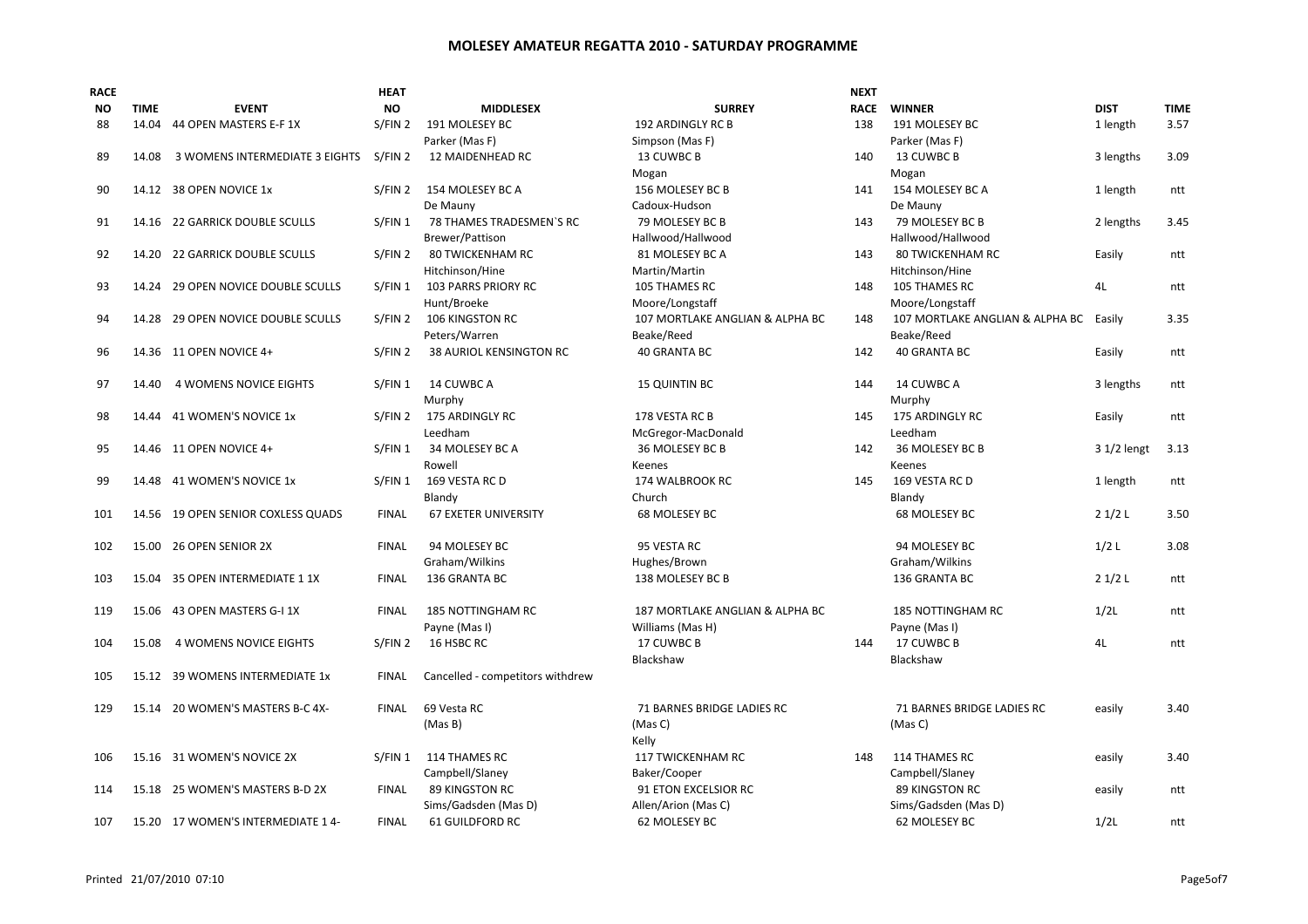| <b>RACE</b><br>NO. | <b>TIME</b> | <b>EVENT</b>                        | <b>HEAT</b><br><b>NO</b> | <b>MIDDLESEX</b>                                                | <b>SURREY</b>                                | <b>NEXT</b> | RACE WINNER                                                     | <b>DIST</b> |          | <b>TIME</b> |
|--------------------|-------------|-------------------------------------|--------------------------|-----------------------------------------------------------------|----------------------------------------------|-------------|-----------------------------------------------------------------|-------------|----------|-------------|
| 108                | 15.24       | 8 OPEN SENIOR 4+                    | <b>FINAL</b>             | 25 POPLAR BLACKWALL & DIST RC                                   | 27 MOLESEY BC                                |             | 27 MOLESEY BC                                                   | 21/2L       |          | ntt         |
| 110                |             | 15.32 36 OPEN INTERMEDIATE 2 1x     | <b>FINAL</b>             | 140 ARMY RC<br>Wells                                            | 141 THAMES RC                                |             | 140 ARMY RC<br>Wells                                            | Easily      |          | 3.27        |
| 111                |             | 15.36 13 WOMEN'S NOVICE 4+          | S/FIN 1                  | <b>46 ETON EXCELSIOR RC</b>                                     | 47 HSBC RC                                   | 147         | 47 HSBC RC                                                      | Disg        |          | ntt         |
| 112                |             | 15.40 13 WOMEN'S NOVICE 4+          | S/FIN 2                  | <b>48 PARRS PRIORY RC</b>                                       | 49 VESTA RC                                  | 147         | 49 VESTA RC                                                     | 2 feet      |          | 3.49        |
| 113                |             | 15.44 12 WOMEN'S INTERMEDIATE 2 4+  | <b>FINAL</b>             | 42 CUWBC A<br>Thuesen                                           | 44 CUWBC B<br>Tallon                         |             | 44 CUWBC B<br>Tallon                                            |             | $\Delta$ | ntt         |
| 115                |             | 15.52 21 OPEN INTERMEDIATE 2 2-     | <b>FINAL</b>             | 63 MOLESEY                                                      | 77 QUINTIN BC<br>McLeod/Page                 |             | 63 MOLESEY                                                      | Disa        |          | ntt         |
| 116                | 15.56       | 9 OPEN INTERMEDIATE 2 4+            | <b>FINAL</b>             | <b>28 EXETER UNIVERSITY</b>                                     | <b>29 ETON EXCELSIOR RC</b>                  |             | <b>28 EXETER UNIVERSITY</b><br>Eton Ex scratched                | na          |          | nro         |
| 117                |             | 16.00 42 OPEN MASTERS B-D 1x        | <b>FINAL</b>             | 179 FORT WORTH RC<br>McDonough (Mas C)                          | 182 MAIDENHEAD RC<br>Littlewood (Mas B)      |             | 179 FORT WORTH RC<br>McDonough (Mas C)                          | 3L          |          | 3.31        |
| 118                |             | 16.04 32 OPEN MASTERS D-E 2X        | <b>FINAL</b>             | 123 ARDINGLY RC B<br>Andrews & Vincent (Mas E)                  | 124 WALBROOK RC<br>Lanzer/Thomas (Mas D)     |             | 123 ARDINGLY RC B<br>Andrews & Vincent (Mas E)                  | 3L          |          | 3.13        |
| 120                | 16.12       | 5 OPEN MASTERS E-F EIGHTS           | <b>FINAL</b>             | <b>18 WALBROOK RC</b><br>(Mas E)                                | 19 MOLESEY BC<br>(Mas F)                     |             | <b>18 WALBROOK RC</b><br>(Mas E)                                | 1 foot      |          | 3.12        |
| 121                |             | 16.16 16 WOMEN'S MASTERS A-C 4+     | <b>FINAL</b>             | 58 BARNES BRIDGE LADIES RC<br>(Mas C)                           | <b>60 ETON EXCELSIOR RC</b><br>(Mas C)       |             | 58 BARNES BRIDGE LADIES RC<br>(Mas C)                           | Easily      |          | 3.33        |
| 109                |             | 16.18 1 OPEN INTERMEDIATE 2 EIGHTS  | <b>FINAL</b>             | <b>2 EXETER UNIVERSITY</b>                                      | 3 HSBC RC                                    |             | 3 HSBC RC                                                       | 31/4L       |          | ntt         |
| 122                |             | 16.20 27 OPEN INTERMEDIATE 2 2X     | <b>FINAL</b>             | 97 TWICKENHAM RC<br>Pullen/Calvin                               | 100 MOLESEY BC<br>Mills/Pugh                 |             | 100 MOLESEY BC<br>Mills/Pugh                                    | 11/4L       |          | 3.10        |
| 123                | 16.24       | <b>6 WOMEN'S MASTERS B-D EIGHTS</b> | <b>FINAL</b>             | 20 MORTLAKE ANGLIAN & ALPHA BC<br>(Mas B)                       | 21 WALBROOK RC<br>(Mas D)                    |             | 21 WALBROOK RC<br>(Mas D)                                       | 12/3L       |          | 3.36        |
| 124                |             | 16.28 14 OPEN MASTERS C-D 4X-       | <b>FINAL</b>             | 51 ETON EXCELSIOR RC<br>(Mas C)                                 | 52 ARDINGLY RC<br>(Mas D)                    |             | 52 ARDINGLY RC<br>(Mas D)                                       | Easily      |          | 3.13        |
| 125                | 16.32       | 2 OPEN INTERMEDIATE 3 EIGHTS        | <b>FINAL</b>             | <b>4 GRANTA BC</b>                                              | 6 MOLESEY BC                                 |             | 6 MOLESEY BC                                                    | canvas      |          | 2.50        |
| 126                |             | 16.36 33 OPEN MASTERS F-H 2X        | <b>FINAL</b>             | <b>125 NOTTINGHAM RC</b><br>Collier/Payne (Vet H for this race) | 126 BEWL BRIDGE RC<br>Phillips/Jones (Vet F) |             | <b>125 NOTTINGHAM RC</b><br>Collier/Payne (Vet H for this race) | 1/2L        |          | 3.54        |
| 127                |             | 16.40 15 OPEN MASTERS E-G 4+        | <b>FINAL</b>             | 54 BTC SOUTHAMPTON<br>(Mas F)                                   | 56 MOLESEY BC<br>(Mas E)                     |             | 54 BTC SOUTHAMPTON<br>(Mas F)                                   | 21/4L       |          | 3.19        |
| 128                | 16.44       | 34 WOMEN'S MASTERS A-C 1X           | <b>FINAL</b>             | 128 MAIDENHEAD RC<br>Balchi (Mas A)                             | 132 WYCLIFFE COLLEGE BC<br>Payne (Mas C)     |             | 132 WYCLIFFE COLLEGE BC<br>Payne (Mas C)                        | 3L          |          | ntt         |
| 130                |             | 16.52 23 OPEN MASTERS B-C 2X        | <b>FINAL</b>             | 82 FORT WORTH RC<br>Boileau/McDonough (Mas C)                   | 84 ARDINGLY RC<br>Abbott & Carter (Mas C)    |             | 82 FORT WORTH RC<br>Boileau/McDonough (Mas C)                   | 21          |          | 3.14        |
| 131                |             | 16.56 24 OPEN MASTERS B-D 2-        | <b>FINAL</b>             | <b>86 ARDINGLY RC</b><br>Andrews & Reed (Mas D)                 | 87 MOLESEY BC<br>Andrews/Kay (mas B)         |             | 87 MOLESEY BC<br>Andrews/Kay (mas B)                            | 2 1.2 L     |          | 3.25        |